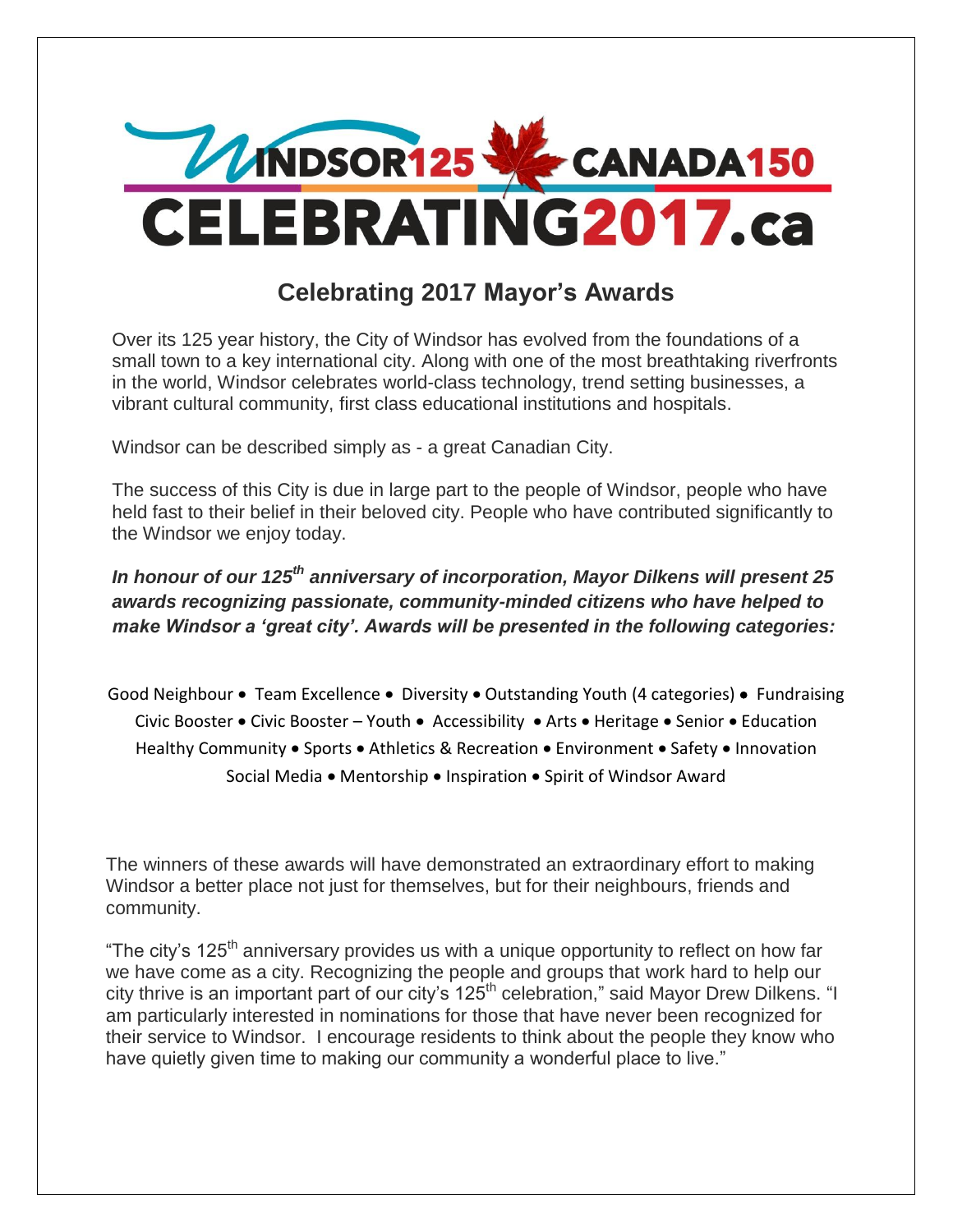

## **APPLICATION**

**Nominator information:** 

|                                                                 | Home Address______________________City __________________Postal Code ____________                    |
|-----------------------------------------------------------------|------------------------------------------------------------------------------------------------------|
|                                                                 | Phone Number ___________________Cell Number _________________Email _________________________________ |
| <b>Nominee Information</b>                                      |                                                                                                      |
|                                                                 |                                                                                                      |
|                                                                 | Home Address_______________________City ___________________Postal Code ________________              |
|                                                                 | Phone Number ___________________Cell Number ________________Email _______________                    |
|                                                                 |                                                                                                      |
| Outline why you believe the nominee is deserving of this award. |                                                                                                      |
|                                                                 |                                                                                                      |
|                                                                 |                                                                                                      |
|                                                                 |                                                                                                      |
|                                                                 |                                                                                                      |
|                                                                 |                                                                                                      |
|                                                                 |                                                                                                      |
|                                                                 |                                                                                                      |
|                                                                 |                                                                                                      |